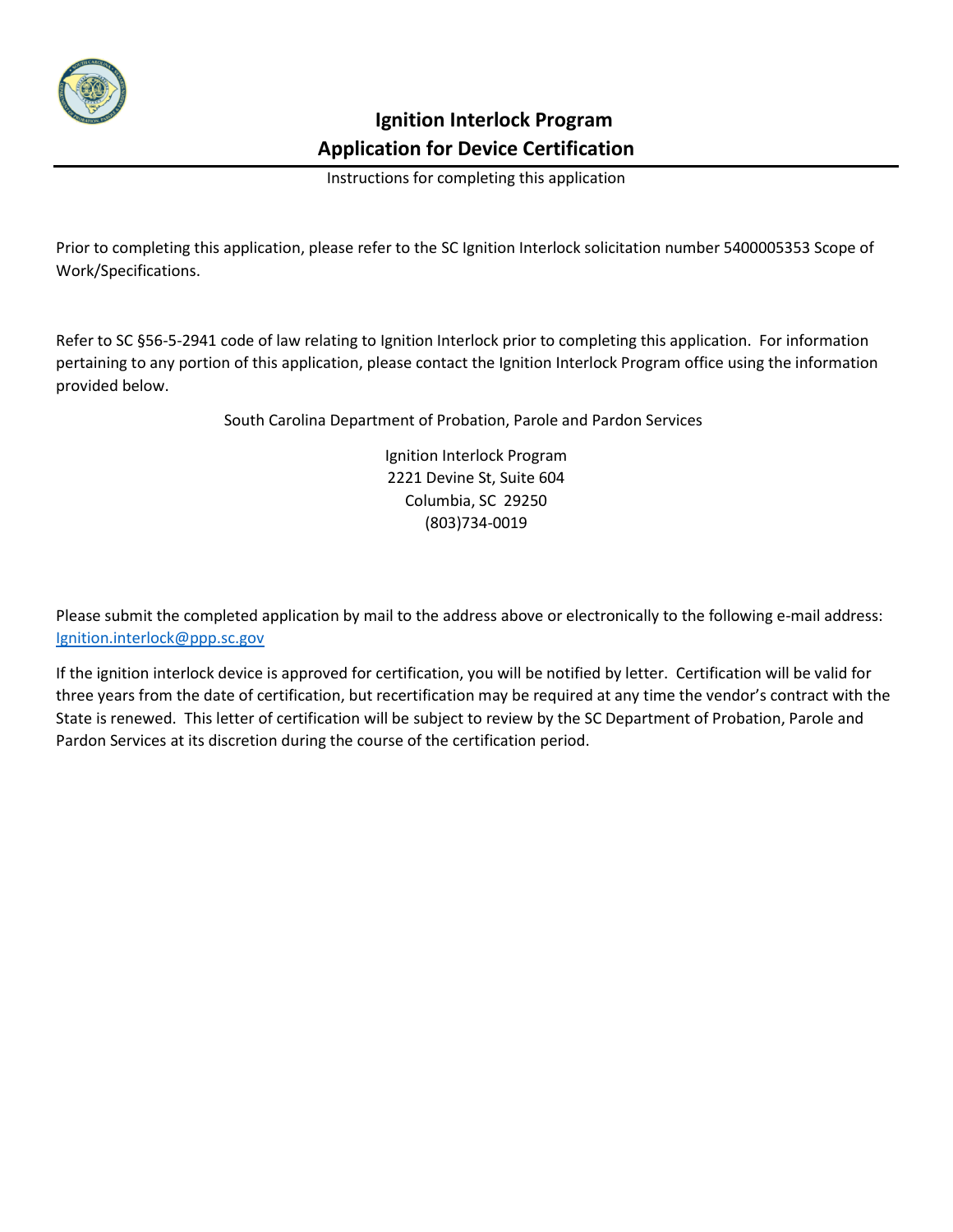

## **Ignition Interlock Program Application for Device Certification**

| Initial Ignition Interlock Device Certification                                                                                                                                                                                | Renewal of Ignition Interlock Device Certification                                                                 |
|--------------------------------------------------------------------------------------------------------------------------------------------------------------------------------------------------------------------------------|--------------------------------------------------------------------------------------------------------------------|
| Manufacturer of Ignition Interlock Device to be certified                                                                                                                                                                      |                                                                                                                    |
|                                                                                                                                                                                                                                |                                                                                                                    |
| Legal Name of Breath Alcohol Ignition Interlock Device (BAIID) Manufacturer                                                                                                                                                    |                                                                                                                    |
| Address of the BAIID Manufacturer                                                                                                                                                                                              |                                                                                                                    |
| <b>Telephone Number</b>                                                                                                                                                                                                        | Fax Number                                                                                                         |
| <b>Email Address</b>                                                                                                                                                                                                           |                                                                                                                    |
| <b>Manufacturer Representative</b>                                                                                                                                                                                             |                                                                                                                    |
| relating to the certification of the ignition interlock device in South Carolina.                                                                                                                                              | The BAIID manufacturer employee designated to act on behalf of and/or represent the manufacturer in all matters    |
|                                                                                                                                                                                                                                |                                                                                                                    |
|                                                                                                                                                                                                                                |                                                                                                                    |
|                                                                                                                                                                                                                                |                                                                                                                    |
| <b>Manufacturer Liaison</b>                                                                                                                                                                                                    |                                                                                                                    |
| Program Administrator in all matters relating to distributors, vendors, service centers and technicians.                                                                                                                       | The IID manufacturer employee designated to act as the liaison between the manufacturer and the Ignition Interlock |
| Name and the state of the state of the state of the state of the state of the state of the state of the state of the state of the state of the state of the state of the state of the state of the state of the state of the s |                                                                                                                    |
|                                                                                                                                                                                                                                |                                                                                                                    |

Telephone Number\_\_\_\_\_\_\_\_\_\_\_\_\_\_\_\_\_\_\_\_\_\_\_\_\_\_\_\_\_\_\_\_ Email Address\_\_\_\_\_\_\_\_\_\_\_\_\_\_\_\_\_\_\_\_\_\_\_\_\_\_\_\_\_\_\_\_\_\_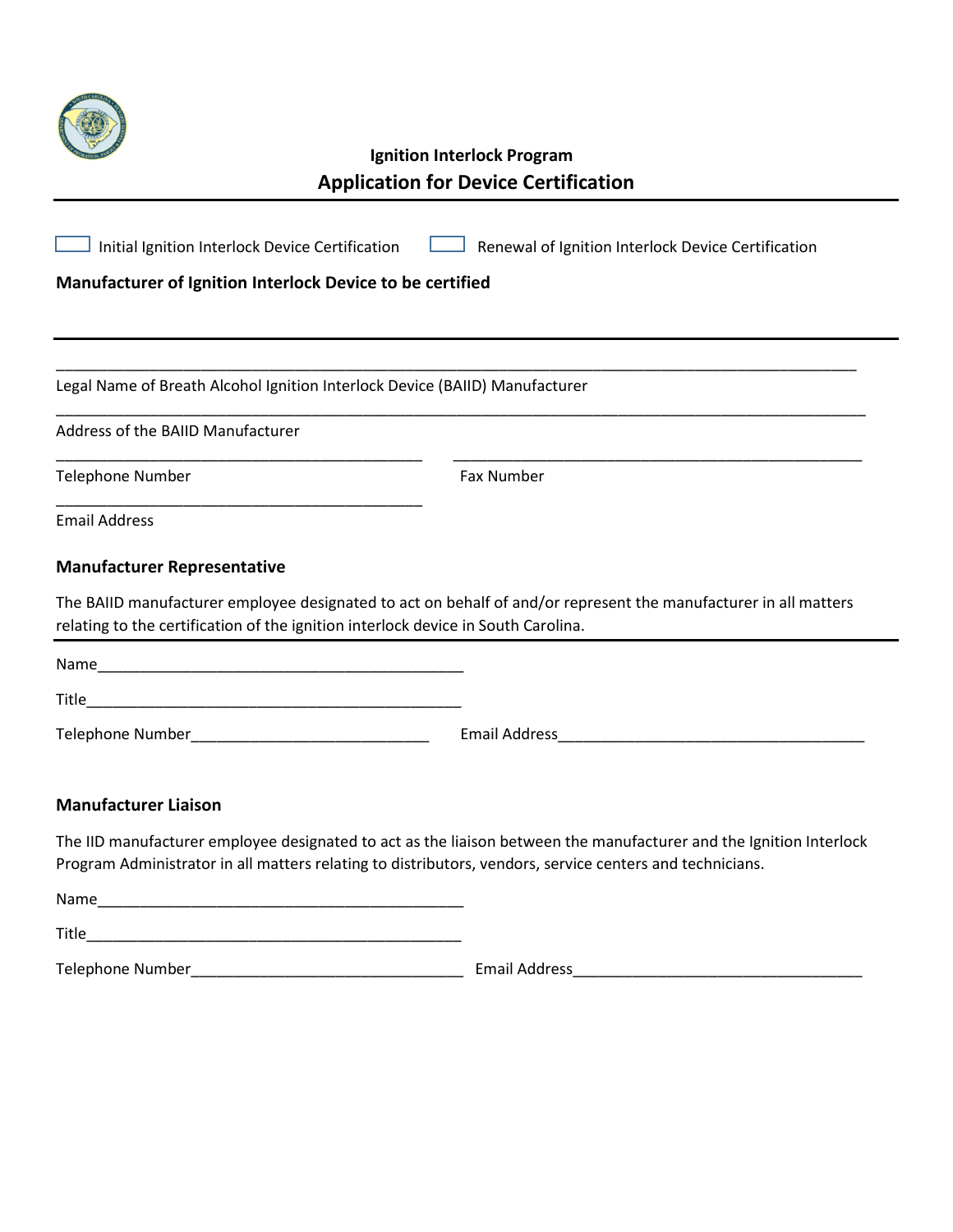

## **Ignition Interlock Device Certification**

The undersigned hereby requests certification by the South Carolina Department of Probation, Parole and Pardon Services, Ignition Interlock Program of the following device:

\_\_\_\_\_\_\_\_\_\_\_\_\_\_\_\_\_\_\_\_\_\_\_\_\_\_\_\_\_\_\_\_\_\_\_\_\_\_\_\_\_\_\_\_\_\_\_\_\_\_\_\_\_\_\_\_\_\_\_\_\_\_\_\_\_\_\_\_\_\_\_\_\_\_\_\_\_\_\_\_\_\_

\_\_\_\_\_\_\_\_\_\_\_\_\_\_\_\_\_\_\_\_\_\_\_\_\_\_\_\_\_\_\_\_\_\_\_\_\_\_\_\_\_\_\_\_\_\_\_\_\_\_\_\_\_\_\_\_\_\_\_\_\_\_\_\_\_\_\_\_\_\_\_\_\_\_\_\_\_\_\_\_\_\_

Manufacturer Name

Model Number

By my initials beside each statement, I,

Manufacturer Representative

Certify on behalf of the ignition interlock device manufacturer that:

- All aspects of the Code of South Carolina §56-5-2941 are understood and compliance will be maintained at all times and is a condition of IID certification.
- The manufacturer and its employees will cooperate with the IIDP at all times including its inspection of the Manufacturer's installation, service, repair, calibration, use, removal or performance of the BAIID.
- The manufacturer agrees to provide all downloaded ignition interlock device data, reports and information related to the BAIID to the IIDP in an electronic approved form.
- The manufacturer shall provide to the Department a signed statement that the manufacturer's service providers/installation service centers meet all of the specifications described in the current contract.
- The manufacturer shall carry product liability insurance with the minimum liability limits of 1 million dollars per occurrence, with 3 million dollars aggregate total and provide proof of insurance to the Department at time of application. The proof of insurance shall include a statement from the insurance company that 30 days' notice will be given to the Department before cancellation of the insurance.
- The manufacturer shall provide a signed statement that the manufacturer will indemnify and hold harmless the State of South Carolina and any political subdivision, the Department and its employees from all claims, demands, and actions as a result of property damage and or injury or death to persons which may arise, directly or indirectly, out of any act or omission by the manufacturer or their service provider relating to the installation, service, repair , use and or removal of an ignition interlock device.
- \_\_\_\_\_ The manufacturer shall provide to the Department a Warranty of Performance to ensure responsibility of support for service within 48 hours after a report of a problem.
- The manufacturer shall provide to the department a list of service center sites operating within the State of South Carolina, including the name, business address, phone number and email address. The manufacturer shall Immediately notify the Department of any changes to this list. Failure to notify the Department may result in decertification of the device in South Carolina. The manufacturer shall certify to the Department that it will provide statewide installation and service within fifty miles or one hour driving time from any location.
- A manufacturer or manufacturer's representative must submit to the Department an application for device certification. The Department may decline to review requests for certification on ignition interlock devices that have been previously evaluated and found unacceptable. In the event of non-certification, subsequent and or additional requests for certification may be limited by the Department. The Department shall not be required to engage in research and development procedures involving interlock devices.